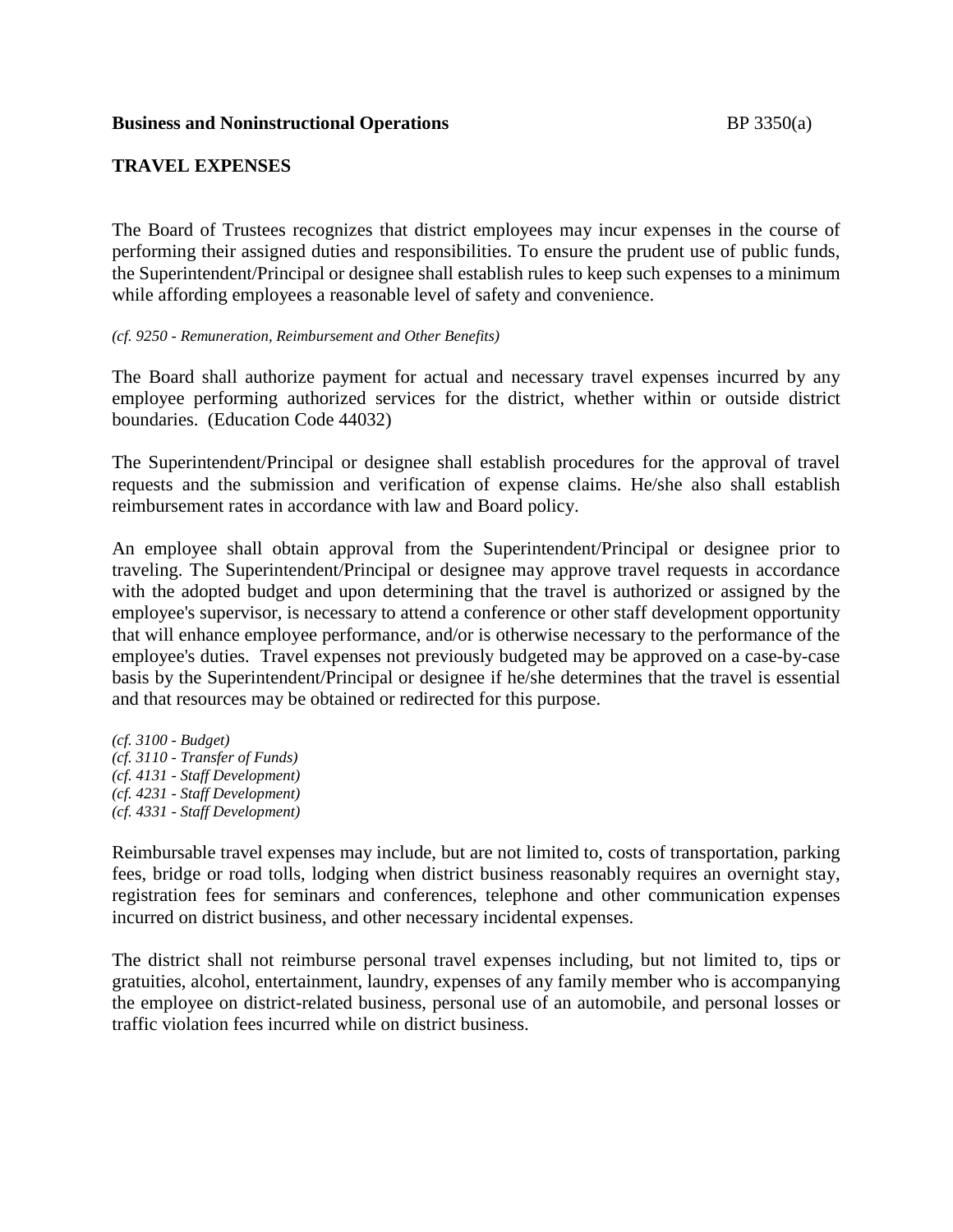# **TRAVEL EXPENSES** (continued)

Except as otherwise provided, reimbursement of travel expenses shall be based on actual expenses as documented by receipts.

Authorized employees shall be reimbursed for the use of their own private vehicles in the performance of assigned duties, on either a mileage or monthly basis as determined by the Superintendent/Principal or designee. (Education Code 44033)

The mileage allowance provided by the district for employees' use of their private vehicles shall be equal to the rate established by the Internal Revenue Service.

Vehicles should be shared whenever possible to minimize travel costs. No employee shall be entitled to reimbursement for automobile travel when he/she is transported free of charge or by another employee who is entitled to the expense reimbursement.

Meal costs shall be reimbursed based on documented actual expenses within the maximum amounts established by the Superintendent/Principal or designee and based on the time of day that travel for district business begins and ends.

Any expense that exceeds the maximum rate of reimbursement established by the district shall be reimbursed only with the approval of the Superintendent/Principal or designee.

All expense reimbursement claims shall be submitted on a district form, within 10 working days following return from travel when possible. The form shall be accompanied by receipts and any explanation necessary to document that the expenses meet district criteria for reimbursement.

The Superintendent/Principal or designee shall approve expense claims only upon verifying that all necessary documentation is provided and that all expenses are appropriate and related to district business. If an expense claim is disallowed due to lack of documentation or inappropriate expenses, the employee may be personally responsible for any improper costs incurred.

When approved by the Superintendent/Principal or designee, an employee may be issued a district credit card for use while on authorized district business. Receipts documenting the expenses incurred on a district credit card shall be submitted promptly following return from travel. Under no circumstances shall personal expenses be charged on a district credit card, even if the employee intends to subsequently reimburse the district for the personal charges.

When necessary, the Superintendent/Principal or designee may approve a cash advance, not to exceed the estimated out-of-pocket reimbursable expenses, to an employee authorized to travel on district business. Within 10 working days following return from travel, the employee shall submit a final accounting with all necessary supporting documentation.